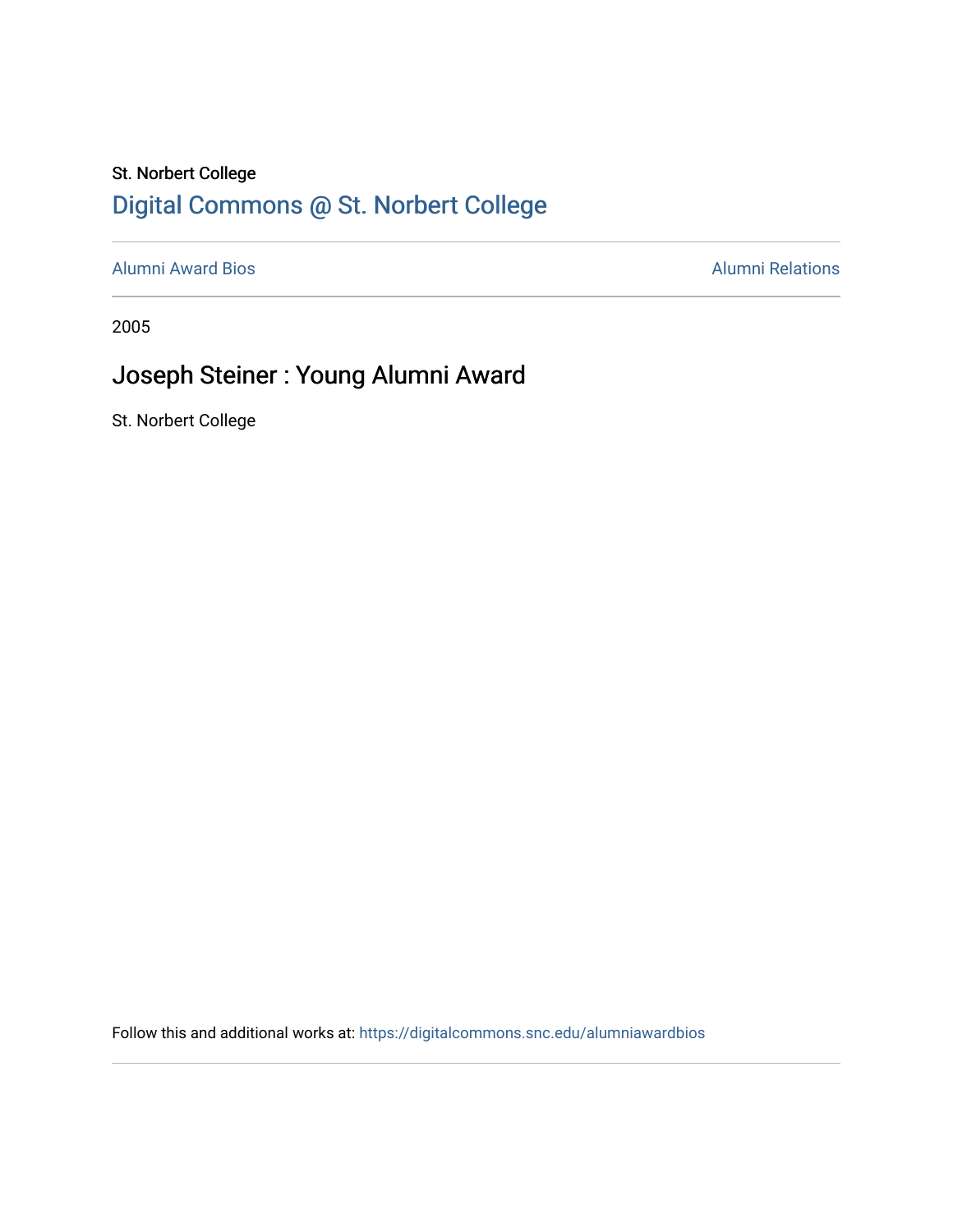

[Alumni](https://www.snc.edu/alumni/) [Alumni Awards](https://www.snc.edu/alumni/awards/) 2005 Young Alumni Award A

#### [Alumni](https://www.snc.edu/alumni/index.html)

[Events & Reunions](https://www.snc.edu/alumni/event/index.html) [Behind the Arch](https://www.snc.edu/alumni/event/behindthearch/) [Benefits and Services](https://www.snc.edu/alumni/benefits.html) [Get Involved](https://www.snc.edu/alumni/getinvolved.html) [Give to SNC](http://giving.snc.edu/) [Alumni Awards](https://www.snc.edu/alumni/awards/index.html) [Past Recipients](https://www.snc.edu/alumni/awards/recipients.html) [Knight Lights](https://www.snc.edu/alumni/knightlights/index.html) [Alumni-Owned](https://www.snc.edu/alumni/directory/index.html) [Businesses Network](https://www.snc.edu/alumni/directory/index.html) [Alumni Board](https://www.snc.edu/alumni/alumniboard.html) [Student Alumni](https://www.snc.edu/alumni/saa.html) [Ambassadors](https://www.snc.edu/alumni/saa.html)

[Staff](https://www.snc.edu/alumni/contactus.html)

# 2005 Young Alumni Award Joseph Steiner '95

Currently employed in insurance sales and retirement and investment planning with Catholic Knights, Joseph Steiner is quick to point our how he has the "best of both worlds" (professionally and as a volunteer). His work enables him to help individuals with their financial and security concerns, but also to work side by side with them with volunteer outreach to the community and in various family activities.

Joseph transferred to St. Norbert College in his junior year n order to experience a good program for psychology, his eventual major. His years at SNC impacted him in many ways, but they especially taught him to "always look at all sides of a situation before accepting what is being fed to us…to analyze both sides and to come to my own conclusion." He has since been able to use these analytical skills and apply them to everyday life situations in his work and in his community activities.

As a volunteer, Joseph has worked with Habitat for Humanity, St. Norbert Abbey Peruvian Missions, American Cancer Society Relay for Life, West De Pere High School Music Theater, Fox Valley Mission's outreach to inner-city neighborhoods, Catholic Knights Branch fundraisers and outreach activities, and the Brown Country Jail Ministry.

One lesson he learned, most especially from doing prison ministry, is that "people, no matter where they are, whether it be in the inner-city of a big city, a re-population village in El Salvador, people in jail or prison, or helping out with Habitat for Humanity right here in Green Bay, have something to share with us just as we have something to share with them." We need, he would add, to be able to accept what is "new or inspiring from the people that we meet and minister to."

Joseph hopes his future will include many opportunities to continue to grow his business and to help his clients and their families feel secure about their futures, and to help them to plan in order that they may do so. And, he hopes to soon start a family of his own with a woman he dearly loves.

This future will also include continuing to give back to his community by doing more volunteer work and "to seek out those outlets and people that need my help the most." This desire was early influenced by his parents and family who "always taught me that we should help those around us who need it most in very practical ways. Not by giving money or just praying for them, but not being afraid to dig in and get our hands dirty in order to help them out…not for the